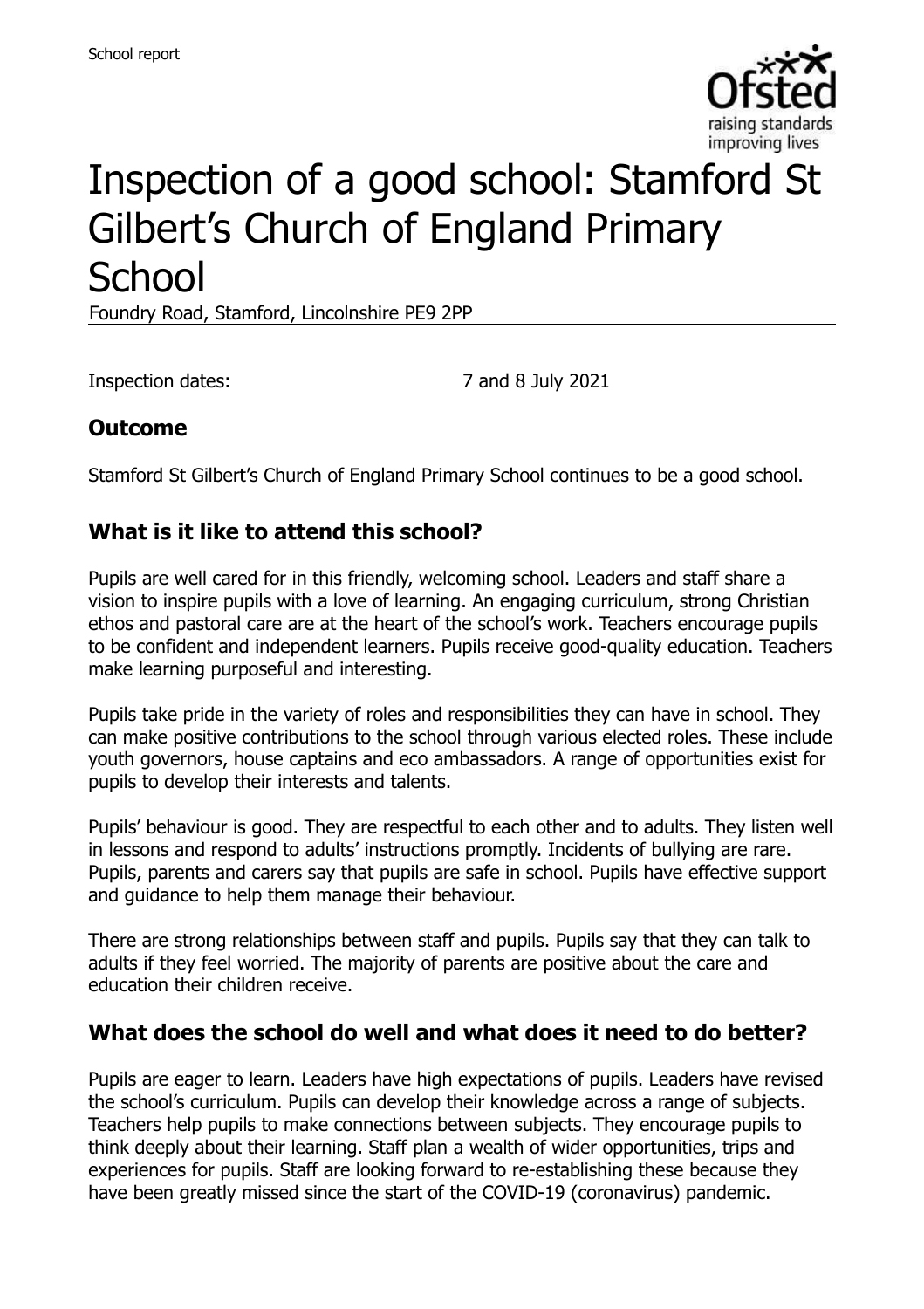

Leaders prioritise reading. Children start to learn to read from their first week in the Reception Year. Leaders have put a structured programme in place to teach phonics. Pupils who struggle to read catch up quickly. Adults provide extra phonics lessons and support when needed. Leaders promote reading for pleasure across the school. Classes are named after famous authors. Pupils discuss books that are written by these authors. They enjoy reading different genres. They listen to adults read stories and like discussing texts. Teachers make sure that pupils understand the vocabulary they read.

The mathematics curriculum is thoughtfully planned. It is sequenced over time so that it is clear what pupils should know and remember. There is a consistent approach to teaching and learning. Teachers check frequently what pupils can remember. Pupils can make connections in their learning. They can explain how they have used their knowledge to solve problems.

The science curriculum shows the content to be taught and the topics of learning to be revisited. Scientific knowledge and skills are sequenced logically. Similarly, in writing and in personal, social and health education, learning is sequenced well to build pupils' knowledge over time. However, teachers do not check regularly what pupils know and remember in subjects other than mathematics. This means that teachers cannot always be sure that learning consistently matches pupils' needs.

Leaders are in the process of revising the early years curriculum. They have considered how early years children are prepared for the subjects they will learn as they move through the school. Plans are in place to ensure that the early years curriculum links explicitly to the subject curriculum plans for the whole school, from September 2021.

Some parents who responded to Parent View, Ofsted's online survey, expressed their dissatisfaction with the school's provision for their children with special educational needs and/or disabilities (SEND). The inspector found that pupils with SEND receive the resources and extra support they need to meet their academic, social and personal development needs.

Governors are knowledgeable. They provide strong challenge and support to the school. They understand their statutory responsibilities. They have a good strategic overview of the performance of the school. They check often that work to improve the school is on track.

Staff are proud to work at the school. Leaders support staff's professional development and are considerate of their well-being. Leaders help staff to manage their workload. Staff feel valued and enjoy the support of colleagues. A typical comment to the inspector was: 'This is one of the best places I've worked, there's a real family atmosphere.'

### **Safeguarding**

The arrangements for safeguarding are effective.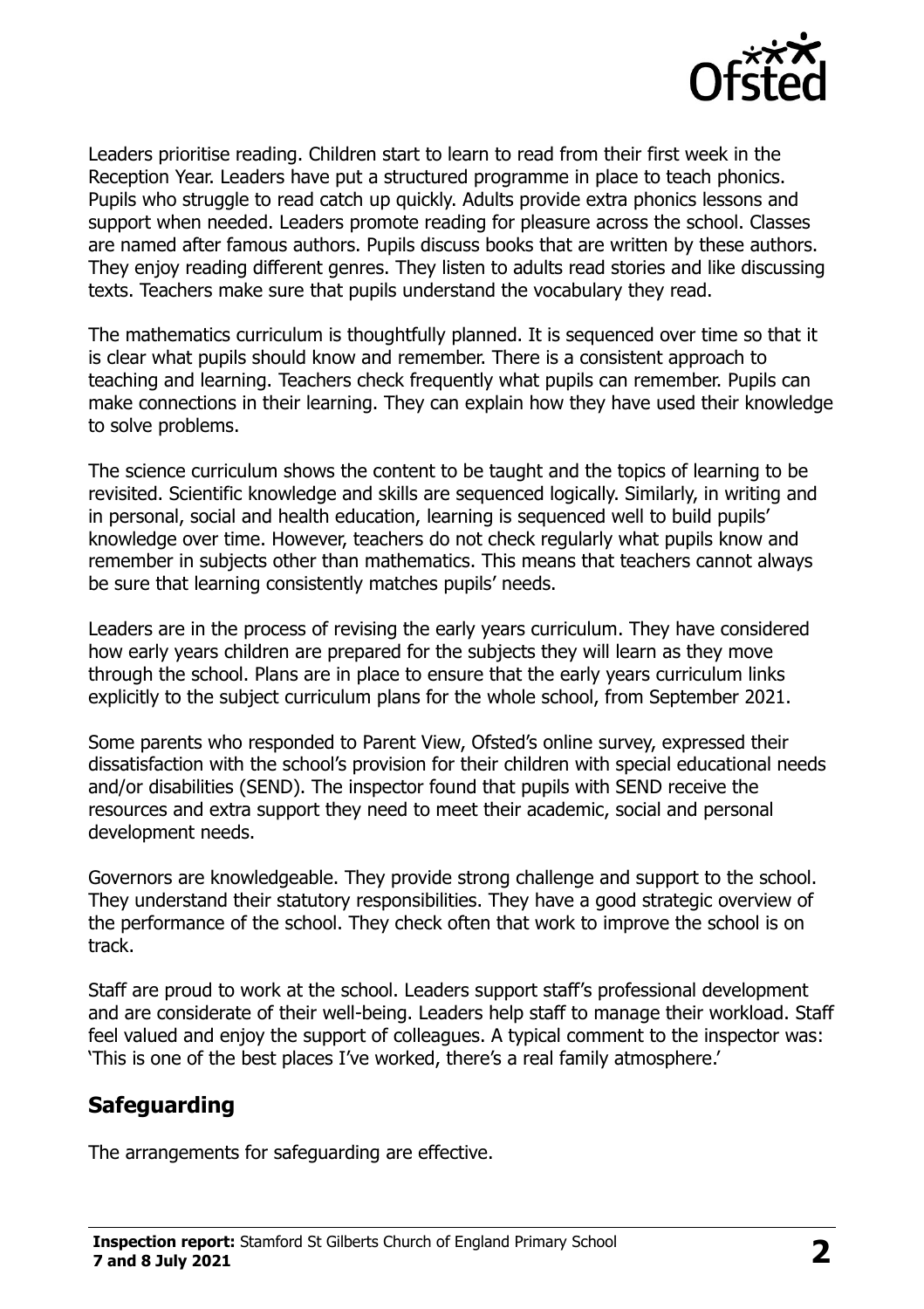

Leaders ensure that the safeguarding of pupils is a high priority. Designated safeguarding leaders participate in extensive training to ensure that they are up to date with current statutory guidance. Staff are alert to possible concerns about pupils. There is an appropriate system in place to ensure that concerns are accurately recorded and responded to quickly.

Leaders prioritise pupils' well-being, including their mental health. Pupils are taught how to stay safe. They say that staff keep them safe. A comment typical of the views expressed by pupils was: 'Teachers must have some kind of radar system because they seem to know when something is wrong and will pull us aside for a chat to check we're OK.'

### **What does the school need to do to improve?**

# **(Information for the school and appropriate authority)**

■ Assessment of knowledge is not yet in place for all subjects in the curriculum. Teachers do not have an exact understanding of how pupils' knowledge and understanding are developing within some subjects. Subject leaders should plan when and how teachers should check if pupils know more, remember more, and can do more across the school's curriculum.

# **Background**

When we have judged a school to be good we will then normally go into the school about once every four years to confirm that the school remains good. This is called a section 8 inspection of a good or outstanding school. We do not give graded judgements on a section 8 inspection. However, if we find some evidence that a good school could now be better than good, or that standards may be declining, then the next inspection will be a section 5 inspection. Usually this is within one to two years of the date of the section 8 inspection. If we have serious concerns about safeguarding, behaviour or the quality of education, we will convert the section 8 inspection to a section 5 inspection immediately.

This is the second section 8 inspection since we judged the predecessor school, Stamford St Gilbert's Church of England Primary school, to be good on 29 and 30 September 2011.

### **How can I feed back my views?**

You can use [Ofsted Parent View](https://parentview.ofsted.gov.uk/) to give Ofsted your opinion on your child's school, or to find out what other parents and carers think. We use Ofsted Parent View information when deciding which schools to inspect, when to inspect them and as part of their inspection.

The Department for Education has further quidance on how to complain about a school.

If you are the school and you are not happy with the inspection or the report, you can [complain to Ofsted.](https://www.gov.uk/complain-ofsted-report)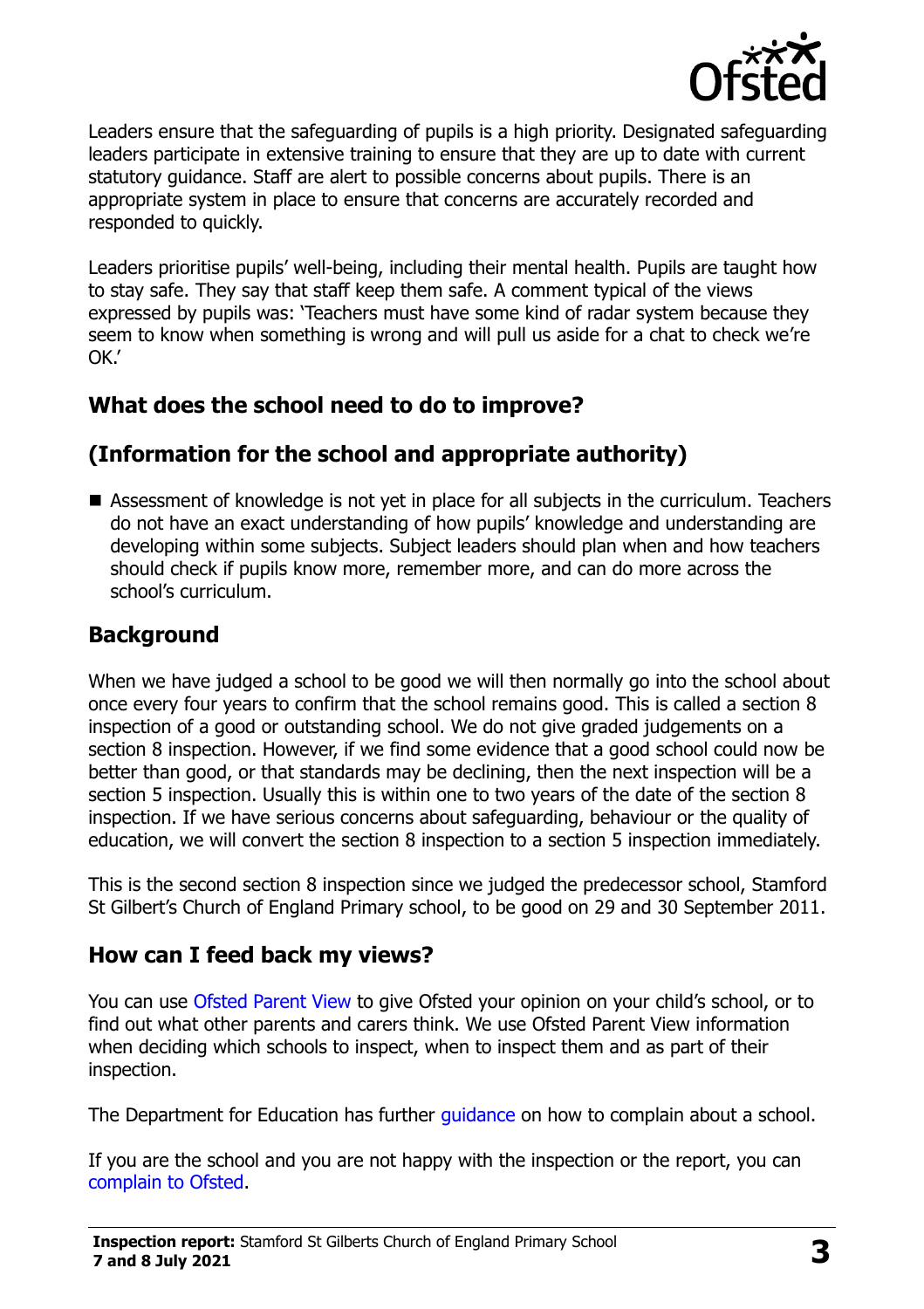

## **Further information**

You can search for published performance information about the school [here.](http://www.compare-school-performance.service.gov.uk/)

In the report, '[disadvantaged pupils](http://www.gov.uk/guidance/pupil-premium-information-for-schools-and-alternative-provision-settings)' refers to those pupils who attract government pupil premium funding: pupils claiming free school meals at any point in the last six years and pupils in care or who left care through adoption or another formal route.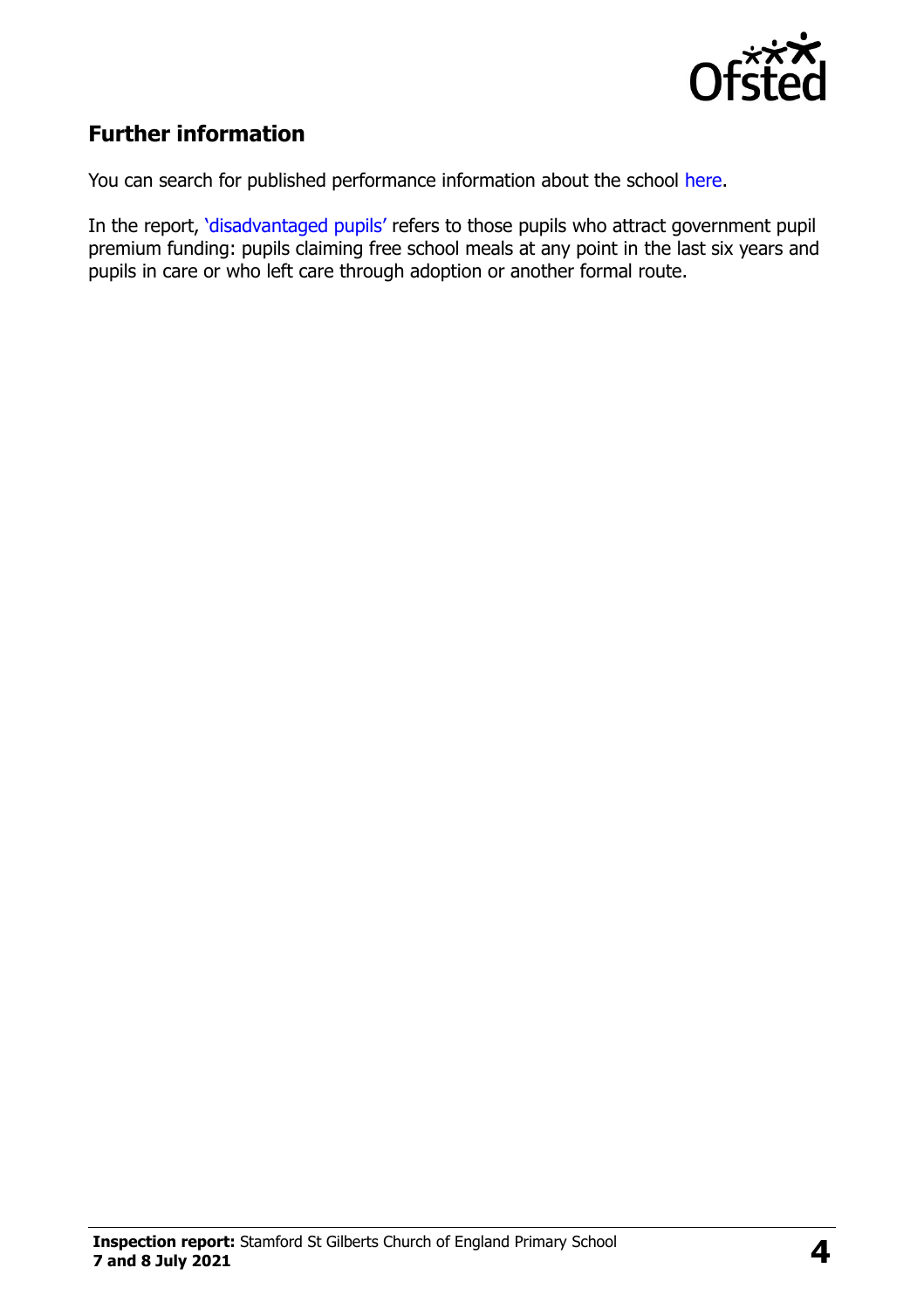

#### **School details**

| Unique reference number             | 139178                                                            |
|-------------------------------------|-------------------------------------------------------------------|
| <b>Local authority</b>              | Lincolnshire                                                      |
| <b>Inspection number</b>            | 10199934                                                          |
| <b>Type of school</b>               | Primary                                                           |
| <b>School category</b>              | Academy converter                                                 |
| Age range of pupils                 | 4 to 11                                                           |
| <b>Gender of pupils</b>             | Mixed                                                             |
| Number of pupils on the school roll | 310                                                               |
| <b>Appropriate authority</b>        | Board of trustees                                                 |
| <b>Chair</b>                        | Jo Evans                                                          |
| <b>Headteacher</b>                  | <b>Frances Dicker</b>                                             |
| Website                             | https://www.stgilberts.co.uk                                      |
| Date of previous inspection         | 12 July 2016, under section 8 of the<br><b>Education Act 2005</b> |

### **Information about this school**

 $\blacksquare$  The school does not use any alternative provision.

#### **Information about this inspection**

- This was the first routine inspection the school received since the COVID-19 (coronavirus) pandemic began. The inspector discussed the impact of the pandemic with school leaders and has taken that into account in her evaluation.
- The inspector met with the headteacher, deputy headteacher, some subject leaders, several members of staff and groups of pupils. She also met with four members of the board of trustees and held a telephone conversation with the deputy director of education for the Diocese of Lincolnshire.
- The quality of education was considered through deep dives in these subjects: mathematics, science and early reading. The inspector spoke with leaders, staff and pupils, visited lessons, listened to pupils read and looked at samples of work with leaders and pupils.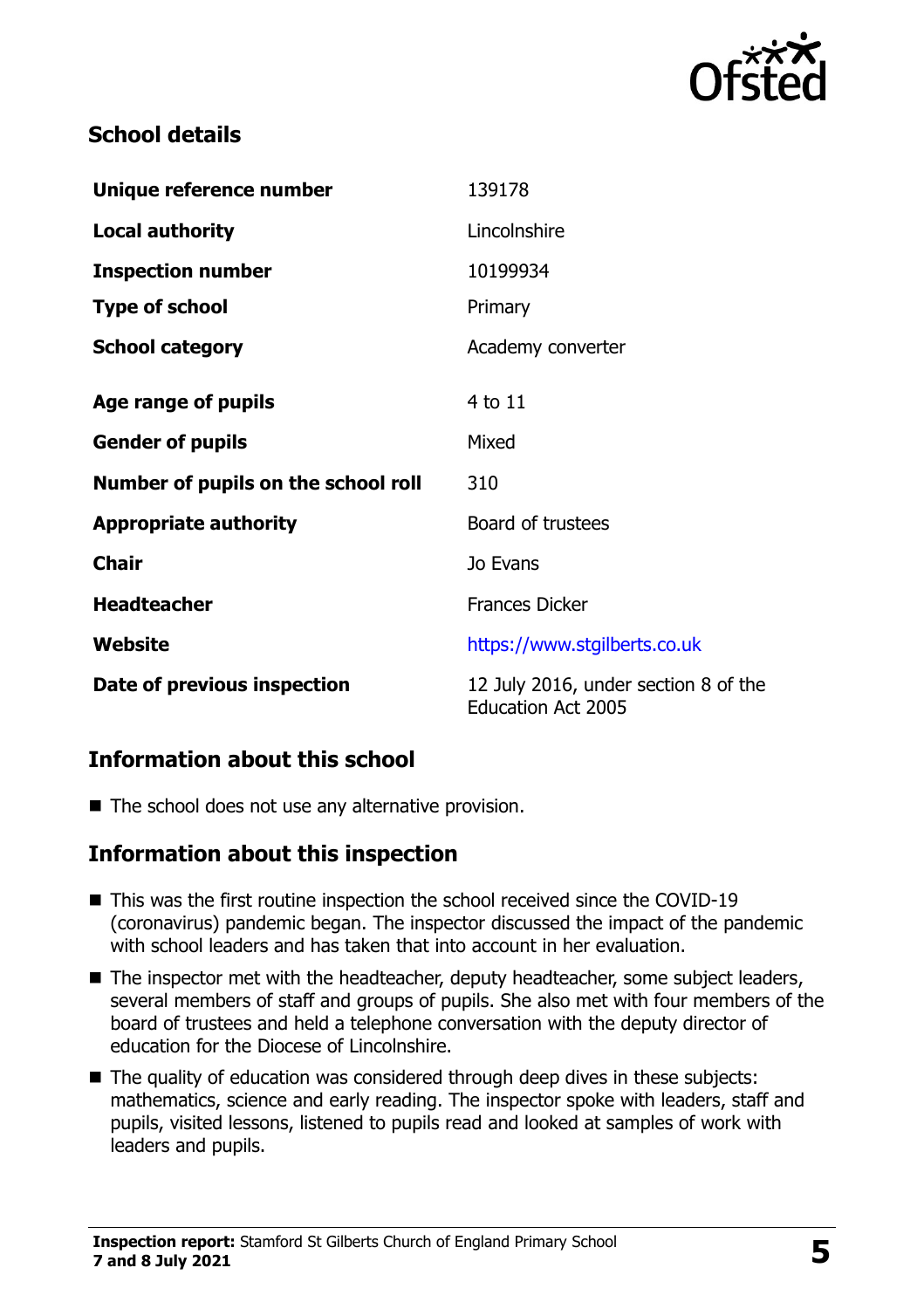

- To check the effectiveness of safeguarding, the inspector reviewed the school's policies and procedures, met with the designated safeguarding leaders and spoke with pupils and staff.
- The inspector spoke with some parents informally at the start of the school day and took account of the 51 responses to the Parent View survey. The inspector also considered the 24 responses to Ofsted's survey for staff. The inspector spoke with pupils about their school and took account of the 81 responses to Ofsted's pupil survey.

#### **Inspection team**

Stephanie Innes-Taylor, lead inspector Her Majesty's Inspector